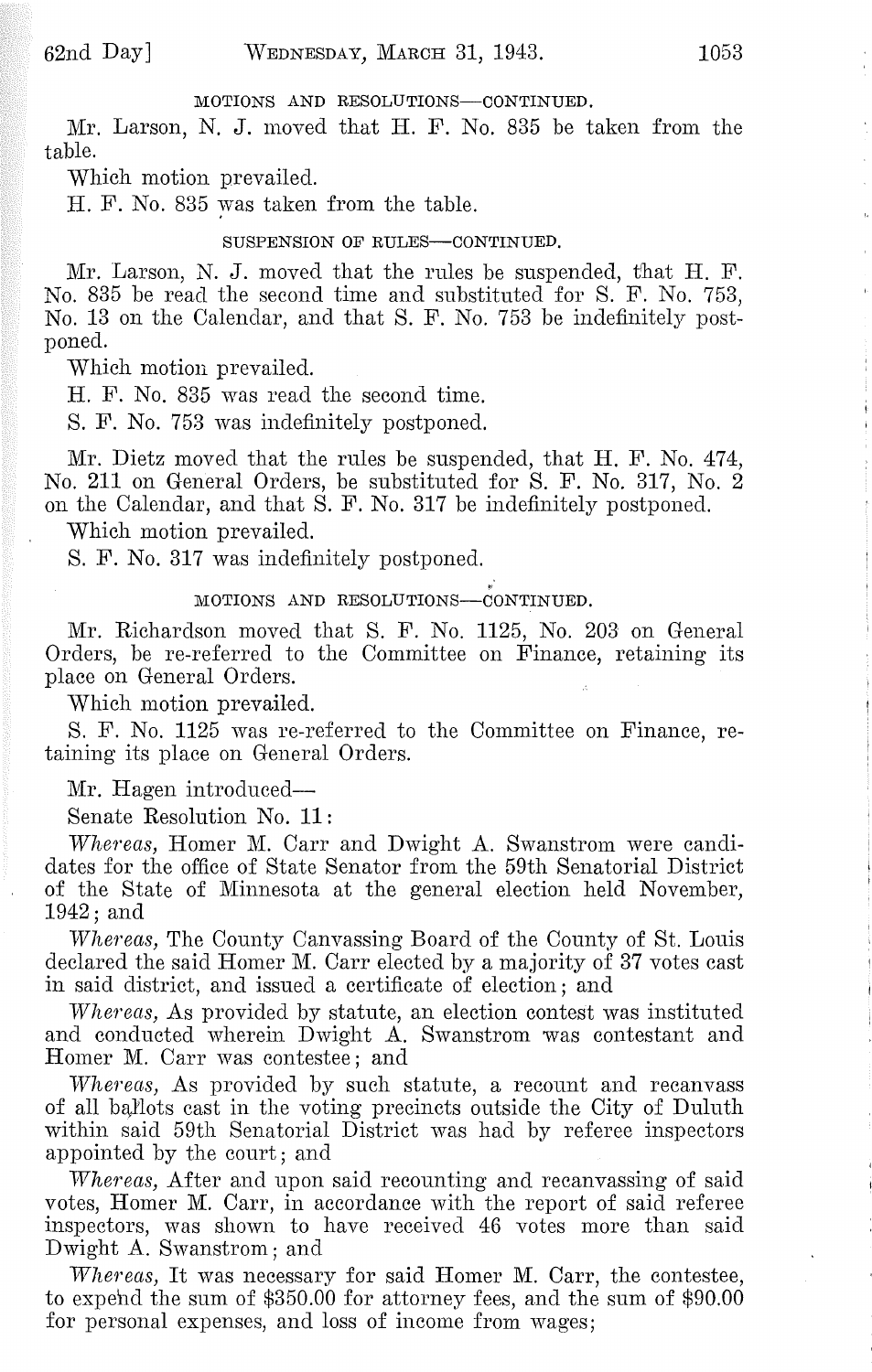*Now, Therefore, Be It Resolved,* That the Secretary of the Senate of the State of Minnesota he and he is hereby authorized and instructed to draw a voucher in favor of said Homer M. Carr in the sum of \$440.00, in payment of the money spent and contracted to be spent by said Homer M. Carr.

Which Resolution was referred to the Committee on Rules and Legislative Expense.

#### MOTIONS AND RESOLUTIONS-CONTINUED.

Messrs. Dahlquist, Dougherty and Johanson introduced-Senate Concurrent Resolution No. 10:

A. Resolution authorizing the creation of an Interim Committee to study the State's problem of providing for the needs of its citizens following their discharge from the armed forces and to make recommendations relating thereto to the Governor and the Senate and the House of Representatives at the next regular session of the Legislature and providing for an appropriation for such purpose.

*lVhereas,* The large number of citizens of the State of Minnesota now serving in the armed forces of the United States will he confronted with difficult problems of readjustment following their discharge from such services; and

*Whereas*, While the problem of caring for the needs of members of the armed forces following their return to civilian life is primarily the obligation of the Federal Government, the State of Minnesota does recognize its responsibility to its own citizens and wishes to give all necessary assistance in the alleviation of distress, providing for rehabilitation and re-employment and adopting measures for the orderly readjustment to normal civilian activities within the State; and

*lVhereas,* It will be helpful to the Legislature of the State of Minnesota, which will be called upon to provide such supplemental assistance to its citizens as is not made available by the Federal Government, that a study be made of these problems and of the acts of Congress of the United States dealing with them and with the plans and purposes of other states in giving such supplemental assistance;

*Now, Therefore, Be It Resolved,* By the Senate, the House of Representatives concurring, that an Interim Committee be created, to study the problem of providing for the needs of men and women returning from the service in the armed forces of the United States and to make recommendations to the Governor, which Committee shall consist of three Representatives to be appointed by the Speaker of the House of Representatives and three Senators to be appointed by the Committee on Committees of the Senate. Each of said members shall serve without compensation.

*Be It If·urther Resolved,* That said Interim Committee shall have power to hold hearings, issue suhpoenas to compel the attendance of witnesses and the production of such books, papers and documents as it deems advisable, and to do all things that may be necessary to secure pertinent information dealing with these problems, to administer oaths, take testimony and make expenditures not exceeding the amount hereinafter specified.

*Be It Further Resolved,* That said Interim Committee shall meet

 $\vec{J}$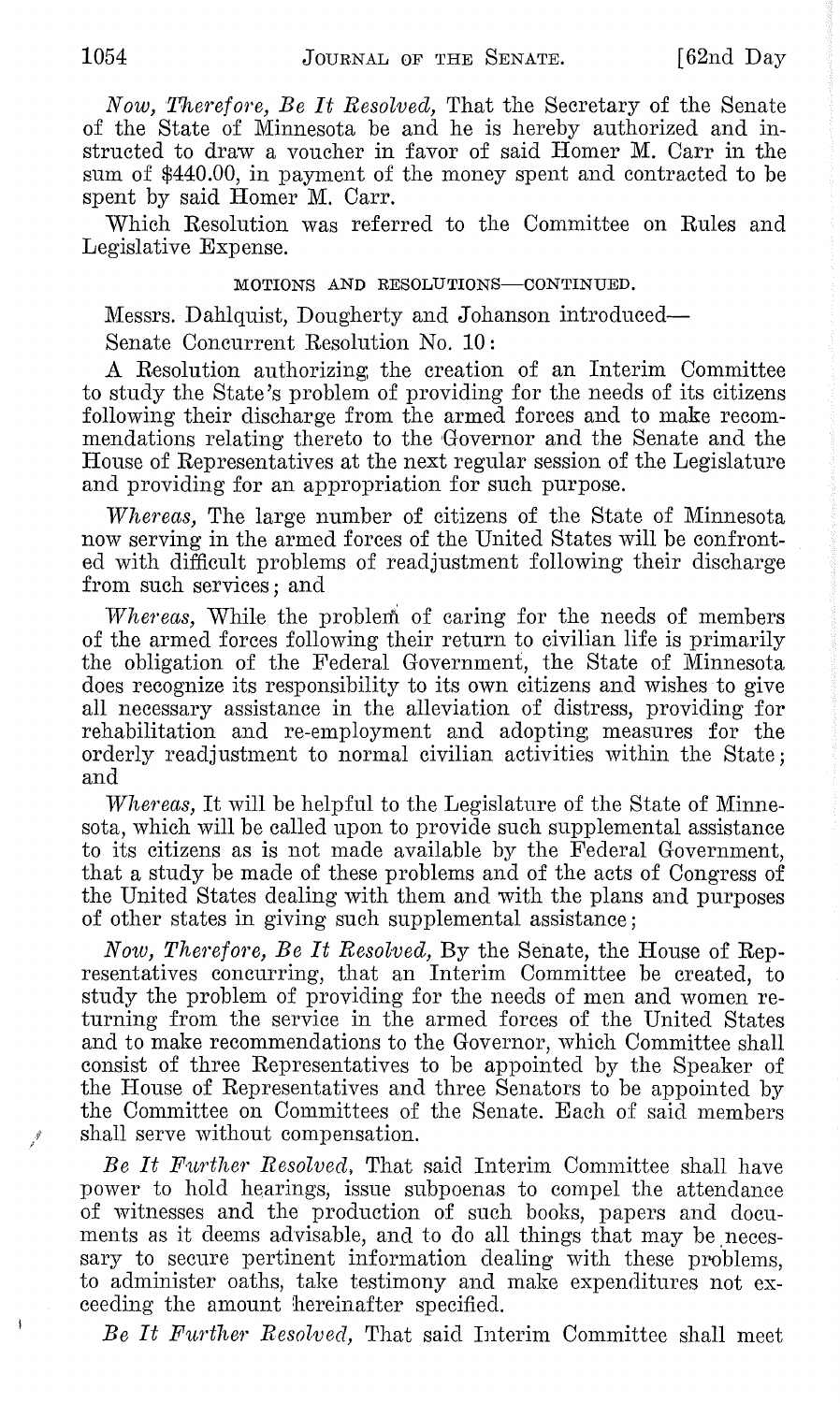#### MOTIONS AND RESOLUTIONS-CONTINUED.

 $Mr. Rosemmeier moved that H. F. No. 1125 be withdrawn from the$ Committee on Judiciary.

Which motion prevailed.

H. F. No. 1125 was withdrawn from the Committee on Judiciary.

#### SUSPENSION OF RULES--CONTINUED.

 $Mr. Rosemmeier moved that the rules be suspended, that  $H. F. No.$$ 1125 be read the second time and substituted for S. F. No. 981, No. 76 on General Orders and that S. F. No. 981 be indefinitely postponed.

Which motion prevailed.

H. F. No. 1125 was read the second time.

S. F. No. 981 was indefinitely postponed.

#### MOTIONS AND RESOLUTIONS-CONTINUED.

Mr. Dahle introduced-

Senate Resolution No. 12:

A Senate Resolution to reimburse Dwight A. Swanstrom for attorneys fees and expenses incurred in the Swanstrom-Carr election contest in the 59th Legislative District.

*Whereas, Homer M. Carr and Dwight A. Swanstrom were candi*dates for the office of State Senator from the 59th Senatorial District of the State of Minnesota at the general election held November, 1942; and

*Whereas,* The County Canvassing Board of the County of St. Louis declared the said Homer M. Carr elected by a majority of 37 votes cast in said district, and issued a certificate of election; and

*vVhereas,* As provided by statute, an election contest was instituted and conducted wherein Dwight A. Swanstrom was contestant and Homer M. Carr was contestee; and

*Whereas,* As provided by such statute, a recount and recanvass of all ballots cast in the voting precincts outside the City of Duluth within said 59th Senatorial District was had by referee inspectors appointed by the court; and

*vVhereas,* After and upon said recounting and recanvassing of said votes, Homer M. Carr, in accordance with the report of said referee inspectors, was shown to have received 46 votes more than said Dwight A. Swanstrom; and

*vVhereas,* It was necessary for said Dwight A. Swanstrom, the contestant, to expend the sum of \$350.00 for attorney fees, the sum of \$90.00 for personal expenses, and the sum of \$100.00 for loss of income;

*Now, Therefore, Be It Resolved, That the Secretary of the Senate* of the State of Minnesota be and he is hereby authorized and instructed to draw a voucher in favor of said Dwight A. Swanstrom in the sum of \$540.00, in payment of the money spent and contracted to be spent by said Dwight A. Swanstrom.

Which Resolution was referred to the Committee on Rules and Legislative Expense.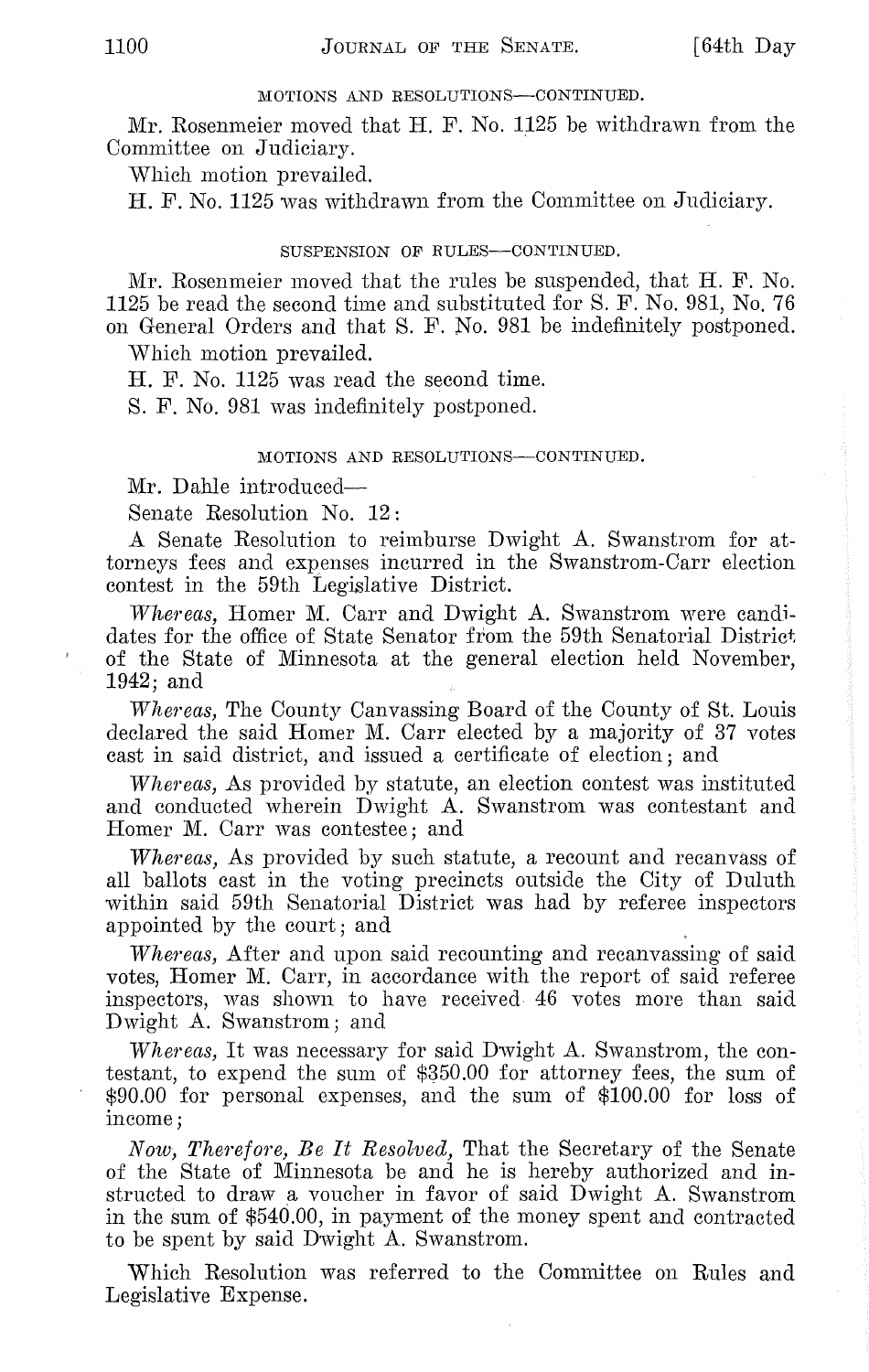Reports the same back with the recommendation that the Resolution be adopted.

Report adopted.

#### MOTIONS AND RESOLUTIONS-CONTINUED.

:Mr. Orr moved that Senate Concurrent Resolution No.9 be laid on the table.

Which motion prevailed.

Senate Resolution No. 9 was laid on the table.

#### REPORTS OF COMMITTEES-CONTINUED.

Mr. Orr, from the Committee on Rules and Legislative Expense, to which was referred-

Senate Resolution No. 12:

A Senate Resolution to reimburse Dwight A. Swanstrom for attorneys fees and expenses incurred in the Swanstrom-Carr election contest in the 59th Legislative District.

Reports the same back with the recommendation that the Resolution be amended as follows:

Amend paragraph six, line 2 of said Resolution by striking out the amount of " $\frac{350.00}{\text{ rad}}$  and inserting in lieu thereof " $\frac{175.00}{\text{ rad}}$ ", and in line 3 by striking out the amount of "\$90.00" and inserting in lieu thereof " $$125.00"$ .

Further amend paragraph six, lines 3 and 4, by striking out the comma after the word" expenses" and inserting in lieu thereof a semicolon, and striking the following language, "and the sum of \$100.00 for loss of income:"

Further amend said Resolution, paragraph seven, line 4, by striking out the amount of "\$540.00" and inserting in lieu thereof the amount of  $448300.00$ ".

And when so amended, that the bill do pass.

Amendments adopted.

Report adopted.

#### MOTIONS AND RESOLUTIONS-CONTINUED.

Mr. Dahle moved that Senate Resolution No. 12 be laid on the table. Which motion prevailed.

Senate Resolution No. 12 was laid on the table.

Ţ

#### REPORTS OF COMMITTEES-CONTINUED.

Mr. Orr, from the Committee on Rules and Legislative Expense, to which was referred-

Senate Resolution No. 11:

A Senate Resolution to reimburse Homer M. Carr for attorney's fees and expenses incurred in the Swanstrom-Carr election contest in the 59th Senatorial District.

Reports the same back with the recommendation that the Resolution be amended as follows:

Amend paragraph six, line 2 of said Resolution by striking out the amount of " $\frac{$(0,1)]}{0}$ " and inserting in lieu thereof " $\frac{$(1,1)]}{0}$ " and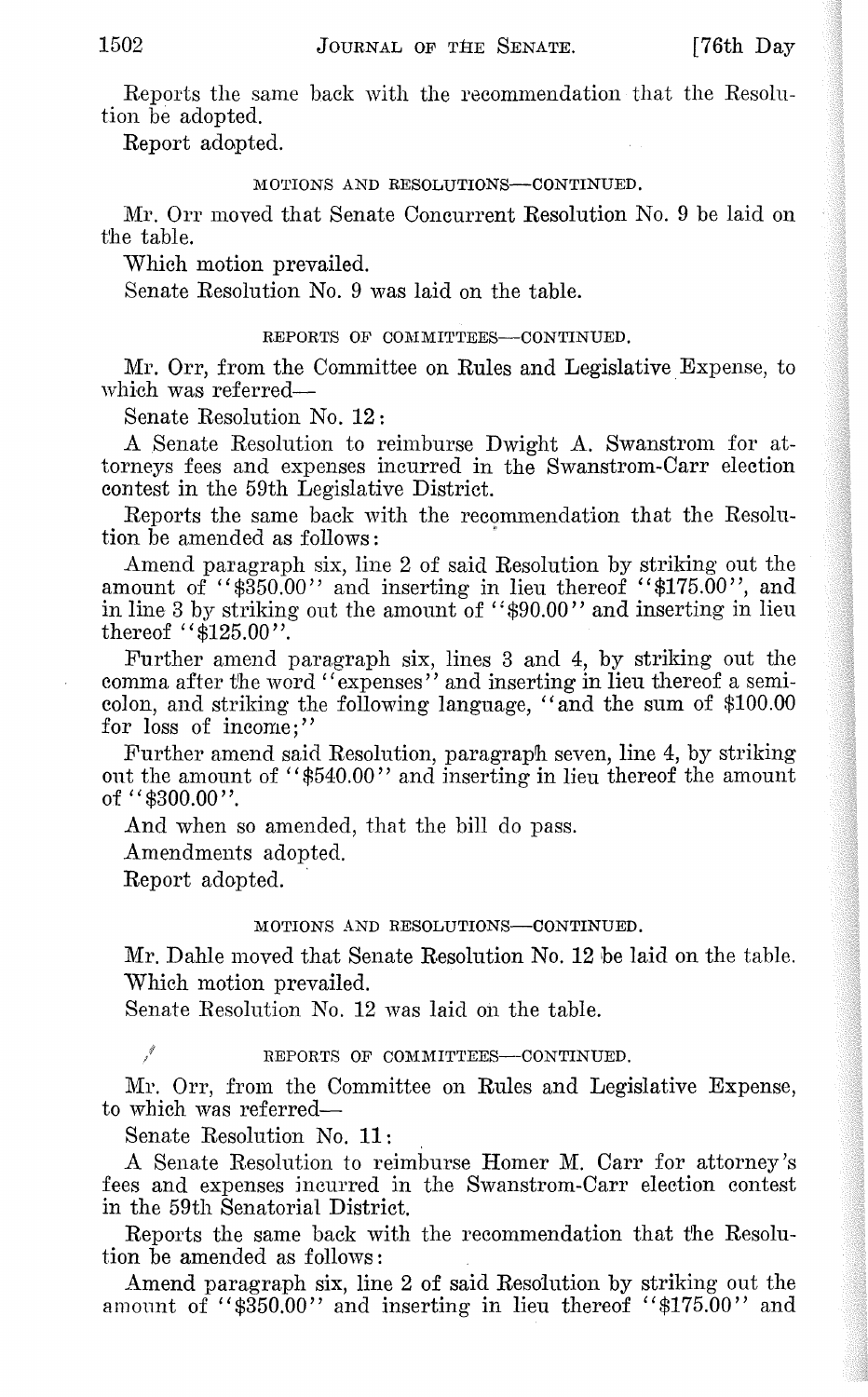Further amend paragraph six, line 3 by striking the comma after the word "expenses" and inserting in lieu thereof a semi-colon, and striking the following language, "and loss of income from wages;"

Further amend said Resolution, paragraph 7, line 4, by striking out the amount "\$440.00" and inserting in lieu thereof the amount of  $44850.00$ ".

And when so amended, that the bill do pass.

Amendments adopted.

Report adopted.

#### MOTIONS AND RESOLUTIONS-CONTINUED.

Mr. Hagen moved that Senate Resolution No. 11 be laid on the table.

Which motion prevailed.

Senate Resolution No. 11 was laid on the table.

#### REPORTS OF COMMITTEES-CONTINUED.

Mr. Orr, from the Committee on Rules and Legislative Expense, to which was referred-

Senate Resolution No. 13:

A Senate Resolution relating to the payment of attorneys fees and expenses incurred therein by Fred Newton and Kenneth W. Angstman in the contest for the office of State Senator from the fiftyfifth Senatorial District of the State of Minnesota.

Reports the same back with the recommendation that the Resolution be adopted.

Report adopted.

#### MOTIONS AND RESOLUTIONS-CONTINUED.

Mr. Orr moved that Senate Resolution No. 13 be laid on the table. Which motion prevailed.

Senate Resolution No. 13 was laid on the table.

#### REPORTS OF COMMITTEES-CONTINUED.

Mr. Rockne, from the Committee on Finance, to which was referred-

H. F. No. 325: A bill for an act relating to relief for certain towns in this State in which the value of property, which is exempt from taxation because taxes thereon are being paid into the State treasury under the provisions of the Gross Earnings Tax Law, exceeds \$2,000,000; amending Mason's Supplement 1940, Section 2087-5.

Reports the same back with the recommendation that the bill do pass.

Report adopted.

#### SUSPENSION OF RULES.

}\i[r. Rockne moved that the rules be suspended and that H. F. No. 325 be read the second time and placed at No.4 on General Orders. Which motion prevailed.

H. F. No. 325 was read the second time.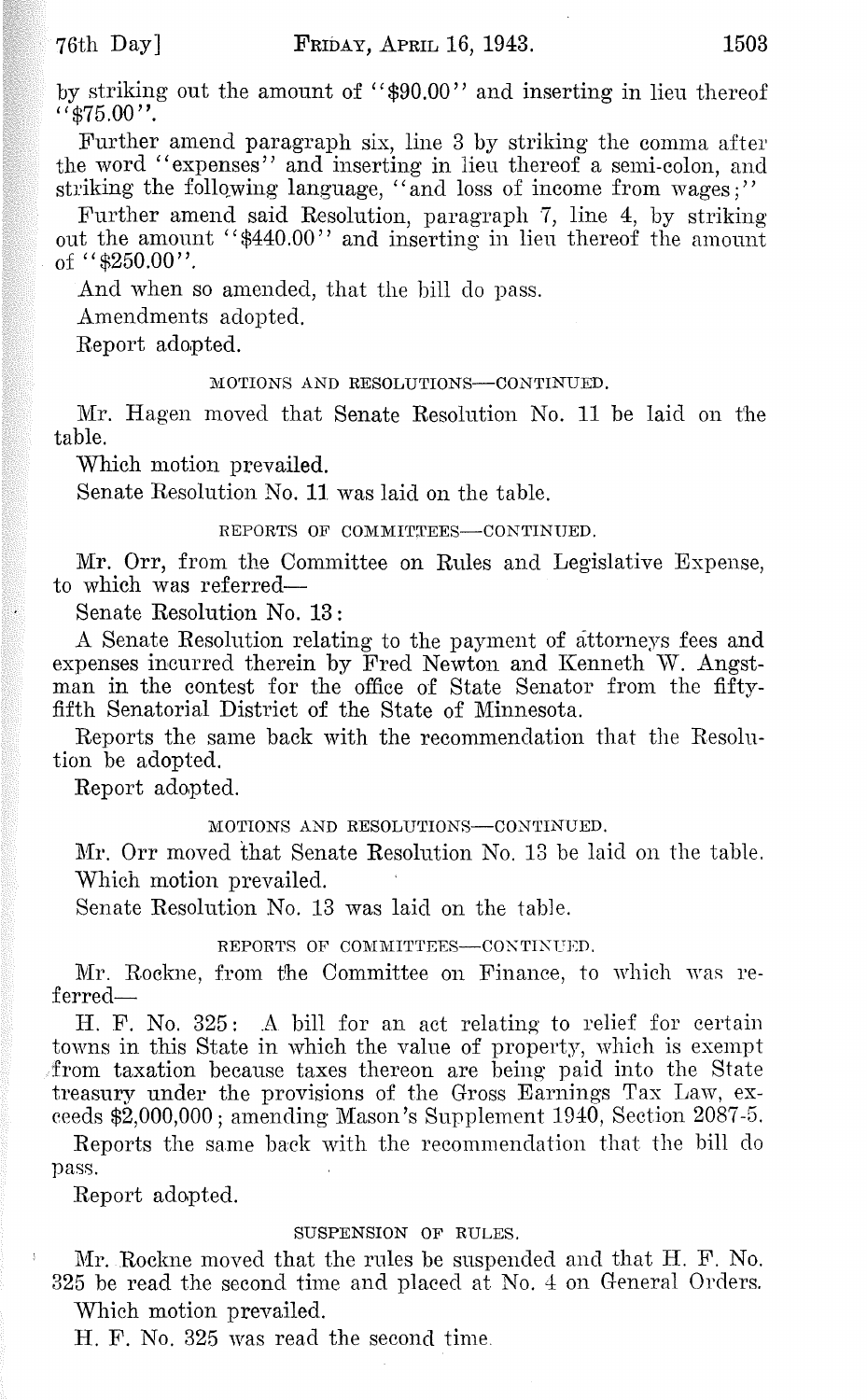A Resolution relating to a post war road building program, be now adopted.

Which motion prevailed.

Which Resolution was adopted.

Mr. Dahle moved that Senate Concurrent Resolution No. 12 be taken from the table.

Which motion prevailed.

Senate Concurrent Resolution No. 12 was taken from the table.

Mr. Dahle then moved that,

Senate Concurrent Resolution No. 12:

A Resolution relating to a post war road building program, be indefinitely postponed.

Which motion prevailed.

Senate Concurrent Resolution No. 12 was indefinitely postponed.

Mr. Dahle moved that Senate Resolution No. 12 be taken from the table.

Which motion prevailed.

Senate Resolution No. 12 was taken from the table.

Mr. Dahle moved that Senate Resolution No. 12,

A Senate Resolution to reimburse Dwight A. Swanstrom for attorneys fees and expenses incurrea in the Swanstrom-Carr election contest in thc 59th Legislative District,

be now adopted.

The question being taken on the adoption of the Resolution,

And the roll being called, there were yeas 46, and nays none, as follows:

Those who voted in the affirmative were:

| Almen<br>Berglund<br><b>Bridgeman</b><br>Butler<br>Carley<br>Cole<br>Dahle<br>Dahlquist<br>Dennison | Dougherty<br>Engebretson<br>Finstad<br>Gardner<br>Hagen<br>Harrison<br>Huhtala<br>Imm<br>Johanson | Johnson, C. E. O'Brien<br>Johnson, E. A. Ranum<br>Larson, H. A.<br>Larson, N.J.<br>$\rm_{\rm\scriptstyle Ledin}$<br>Mayhood<br>Neumeier<br>Newton<br>Novak | Richardson<br>Rogers<br>Rosenmeier<br>Seifert<br>Siegel<br>Simonson<br>Sletvold | <b>Starks</b><br>Sullivan<br>Wagener<br>Wahlstrand<br>Weber<br>Welch<br>Welle<br>Wright<br>Young |
|-----------------------------------------------------------------------------------------------------|---------------------------------------------------------------------------------------------------|------------------------------------------------------------------------------------------------------------------------------------------------------------|---------------------------------------------------------------------------------|--------------------------------------------------------------------------------------------------|
| Dietz                                                                                               |                                                                                                   |                                                                                                                                                            |                                                                                 |                                                                                                  |

So the Resolution was adopted.

Mr. Dahle moved that  $H$ . F. No. 1094 be taken from the table.

Which motion prevailed.

H. F. No. 1094 was taken from the table.

Mr. Dahle moved that H. F. No. 1094 be referred to the Committee on Finance.

Which motion prevailed.

H. F. No. 1094 was referred to the Committee on Finance.

Mr. Dahle moved that H. F. No. 1416 be taken from the table. Which motion prevailed.

H. F. No. 1416 was taken from the table.

经通货管理指令的货币 机乙酰溴 计语言语序序列 化对

化硬化硬化硬化 医牙间的 计可能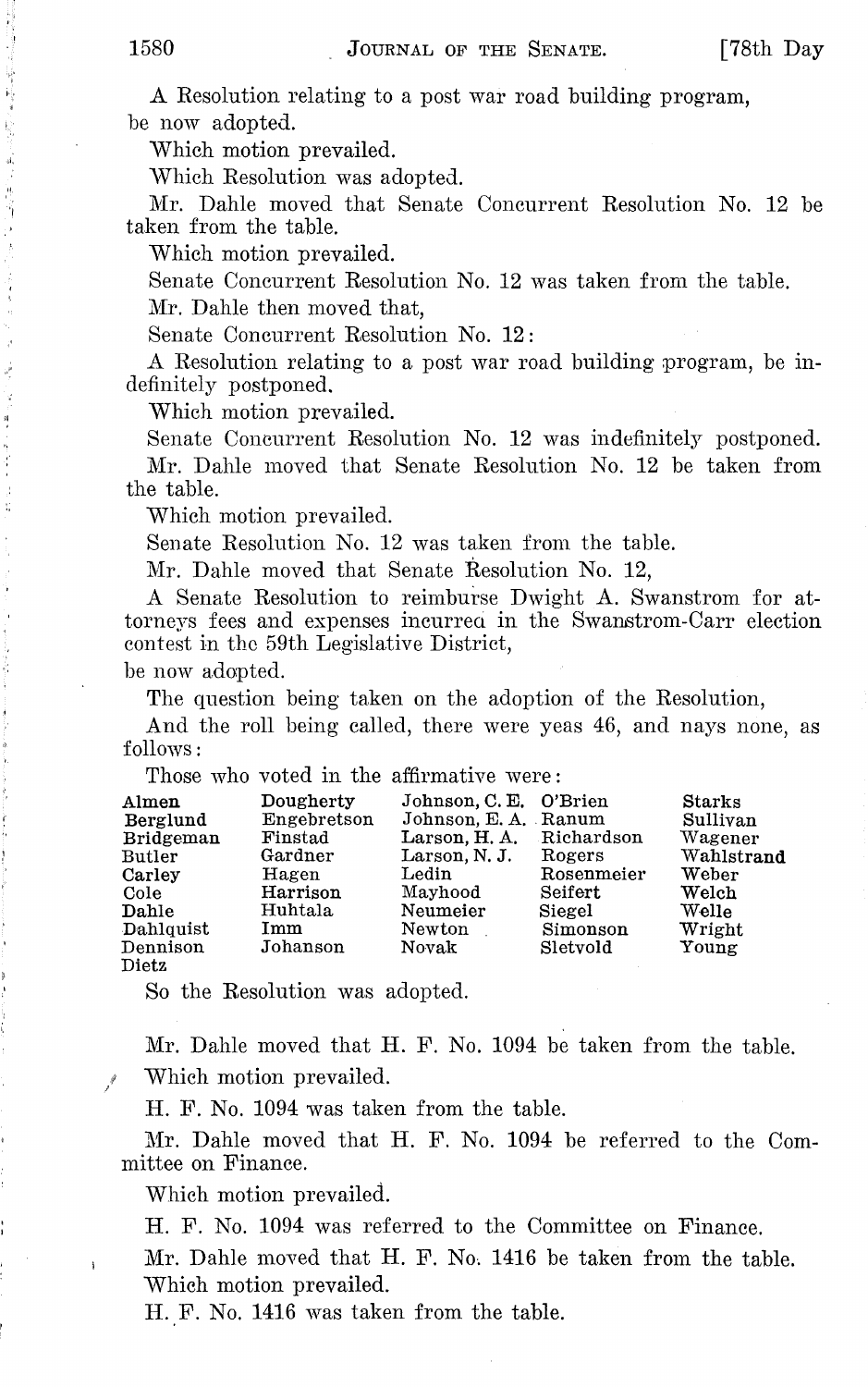$Mr.$  Dahle moved that  $H.$  F. No. 1416 be referred to the Committee on Finance.

Which motion prevailed.

H. F. No. 1416 was referred to the Committee on Finance.

#### SPECIAL ORDER.

Pursuant to notice given on Friday, April 16th, 1943, Mr. Wright moved that H. F. No. 848, be made a special order of business for Monday, April 19th, 1943, at  $3:15$  o'clock P. M.

The question being taken on the adoption of the motion,

And the roll being called, there were yeas 46, and nays 11, as follows:

Those who voted in the affirmative were:

| Almen     | Engebretson   | Larson, N.J. | Novak      | Solstad    |
|-----------|---------------|--------------|------------|------------|
| Baughman  | Finstad       | Ledin        | O'Brien    | Starks     |
| Berglund  | Galvin        | Masek        | Orr        | Stiening   |
| Blatnik   | Gardner       | Mayhood      | Ranum      | Sullivan   |
| Bridgeman | Goodhue       | Miller       | Richardson | Wagener    |
| Butler    | Harrison      | Mullin       | Rogers     | Wahlstrand |
| Carley    | Imm           | Nelsen       | Rosenmeier | Weber      |
| Dahle     | Johnson, E.A. | Neumeier     | Siegel     | Welch      |
| Dennison  | Larson, H. A. | Newton       | Sletvold   | Wright     |
| Dietz     |               |              |            |            |

Those who voted in the negative were:

| Carr      | Dougherty | Johanson                | Seifert | Swenson |
|-----------|-----------|-------------------------|---------|---------|
| Cole      | Hagen     | Johnson, C. E. Simonson |         | Young   |
| Dahlquist |           |                         |         |         |

So the motion prevailed.

H. F. No. 848 was made a Special Order of Business for 3 :15 P. M. o'clock today.

#### CONFIRMATION.

Mr. Murphy moved that in accordance with the report of the Committee on Dairy Products and Livestock, adopted April 17th, 1943, the Senate having advised with, do now consent to and confirm the nomination of Charles Ewald, a member of the State Livestock Sanitary Board, for the term ending the first Monday in January, 1948.

Which motion prevailed.

\Vhich nomination was confirmed.

#### MOTIONS AND RESOLUTIONS-CONTINUED.

:Mr. Hagen moved that Senate Resolution No. 11 be taken from the table.

\Vhich motion prevailed.

Senate Resolution No. 11 was taken from the table.

Mr. Hagen moved that,

Senate Resolution No. 11:

A Resolution relating to candidates for the office of State Senator from the 59th Senatorial District of the State of Minnesota at the general election held November 1942, be now adopted.

The question being taken on the adoption of the Resolution,

And the roll being called, there were yeas 48, and nays none, as follows: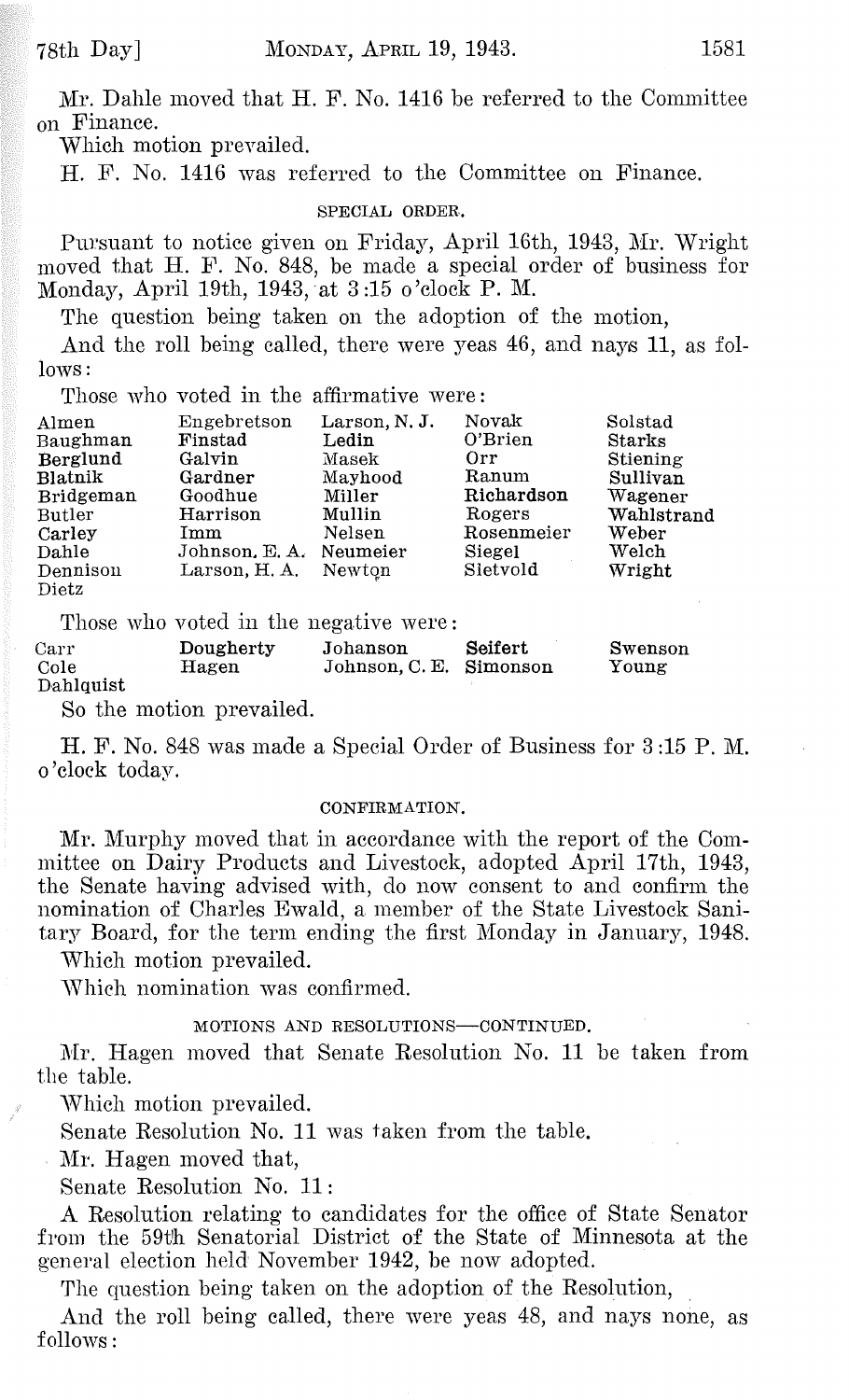|                  |                                | Those who voted in the affirmative were: |            |          |
|------------------|--------------------------------|------------------------------------------|------------|----------|
| Almen            | Dennison                       | Johanson                                 | Murphy     | Simonson |
| Baughman         | Dougherty                      | Johnson, C. E.                           | Nelsen     | Solstad  |
| Berglund         | Engebretson                    | Johnson, E. A.                           | Newton     | Starks   |
| Blatnik          | Finstad                        | Larson, H. A.                            | O'Brien    | Stiening |
| Bridgeman        | Galvin                         | Larson, N.J.                             | Ranum      | Sullivan |
| $_{\rm{Butler}}$ | Goodhue                        | Ledin                                    | Richardson | Swenson  |
| Carley           | Hagen                          | Masek                                    | Rosenmeier | Wagener  |
| Cole             | Harrison                       | Mayhood                                  | Seifert    | Welch    |
| Dahle            | Huhtala                        | Miller                                   | Siegel     | Wright   |
| Dahlquist        | Imm                            | Mullin                                   |            |          |
|                  | So the Resolution was adopted. |                                          |            |          |

:Mr. Richardson moved that Senate Resolution No. 13 be taken from the table.

\Vhich motion prevailed.

Senate Resolution No. 13 was taken from the table.

:Mr. Richardson moved that,

Senate Resolution No. 13:

A Resolution relating to expenses in election contest be now adopted. The question being taken on the adoption of the Resolution,

And the roll being called, there were yeas 53, and nays none, as  $follows:$ 

Those who voted in the affirmative were:

| $\mathbf{Almen}$ | Dietz       | Johanson<br>$\sim$ $\sim$ | Neumeier   | Simonson |
|------------------|-------------|---------------------------|------------|----------|
| Baughman         | Dougherty   | Johnson, C. E. Novak      |            | Sletvold |
| Berglund         | Engebretson | Johnson, E. A.            | O'Brien    | Solstad  |
| Blatnik          | Finstad     | Kingsley                  | Orr.       | Starks   |
| Butler           | Galvin      | Larson. H. A.             | Ranum      | Stiening |
| Carley           | Gardner     | Larson, N.J.              | Richardson | Sullivan |
| Carr             | Goodhue     | $_{\rm Ledin}$            | Rogers     | Swenson  |
| Cole             | Hagen       | Masek                     | Rosenmeier | Wagener  |
| Dahle            | Harrison    | Miller                    | Seifert    | Welch    |
| Dahlquist        | Huhtala     | Mullin                    | Siegel     | Welle    |
| Dennison         | Imm         | Murphy                    |            |          |
|                  |             |                           |            |          |

So the Resolution was adopted.

Mr. Wright moved that Senate Concurrent Resolution No. 8 be taken from the table.

\Vhich motion prevailed.

Senate Concurrent Resolution No. 8 was taken from the table. Mr. Wright moved that,

Senate Concurrent Resolution No. 8:

A Concurrent Resolution creating an Interim Committee composed of members of the Senate and House of Representatives from Hennepin County to study the pension or retirement systems created and existing for the benefit of the municipal employees of the City of Minneapolis, be now adopted.

Which motion prevailed.

Which Resolution was adopted.

Mr. Wright moved that Senate Concurrent Resolution No. 9 be taken from the table.

Which motion prevailed.

<sup>I</sup> Senate Concurrent Resolution No.9 was taken from the table.